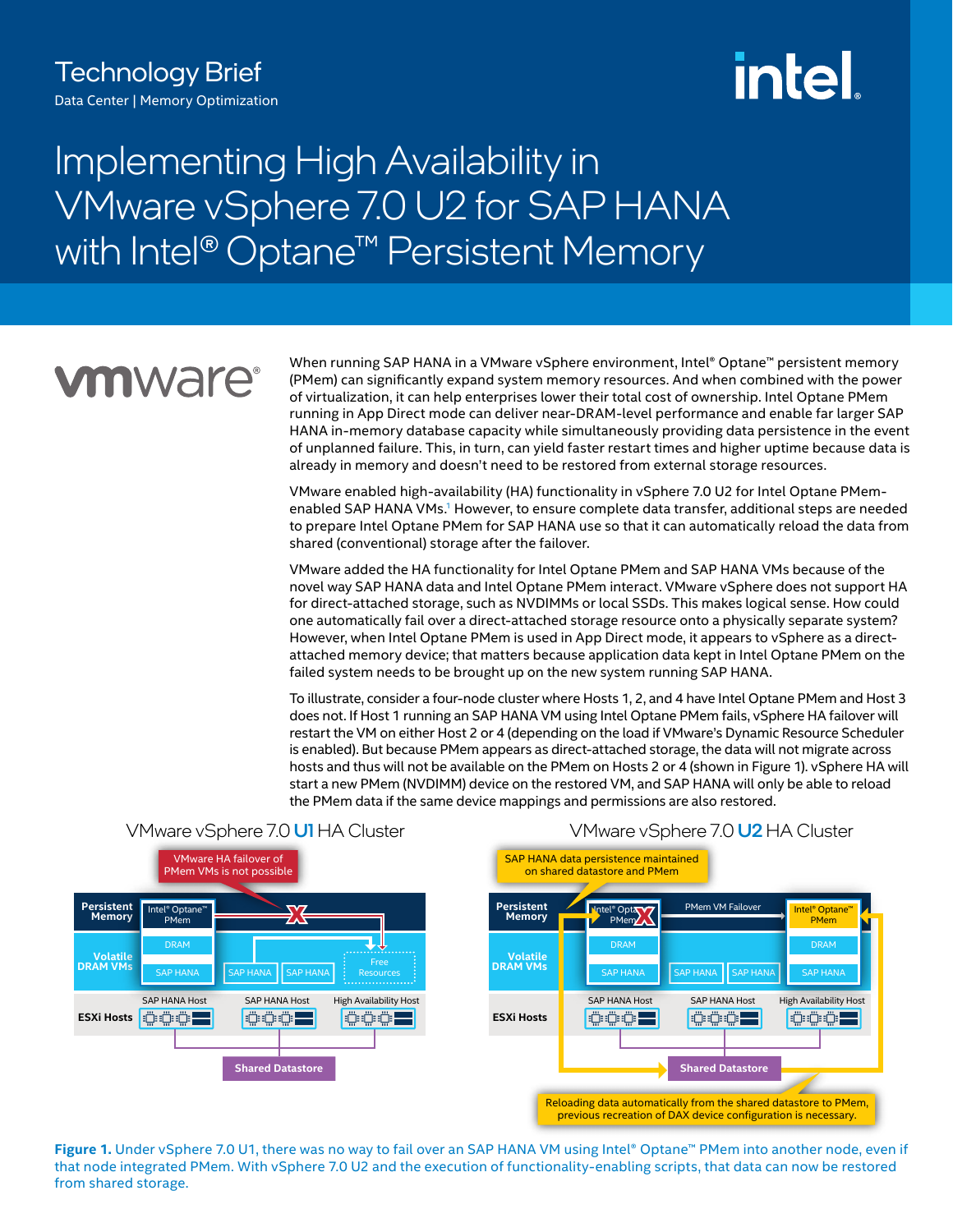With vSphere 7.0 U2, to allow a virtualized SAP HANA PMem system to start automatically after an HA event, the OS directaccess type (DAX) device configuration required by SAP HANA must be re-created. The next section describes an example script that a customer can use as a basis for their own DAX device preparation script.

#### Script Elements

There is no single exact way to implement the script to set up the OS to configure SAP HANA with Intel Optane PMem on vSphere. Rather, there are three key elements that need to be implemented:

- 1. Creating the PMem file system.
- 2. Defining the file system's mount points.
- 3. Assigning SAP HANA with the right permissions to the file system.

[Appendix A](#page-2-1) is an example of how to execute the additional OS configuration steps for Intel Optane PMem in a script, which can be automated as needed to execute the entire HA procedure without manual intervention. The intent is to share how users could enable this functionality, but the approach is not meant to be prescriptive or limiting. Customers should evaluate and modify the scripts and procedures to fit their needs.

#### Step #1: Namespace mode check

This step checks all existing namespaces in the system and ensures that the mode of each one is set to fsdax and not raw. See [Appendix A,](#page-2-1) lines 3-11:

```
3 do
4 mode=$(ndctl list -n $i | awk '/mode/ {print $0}' | awk 
     -F'[:,]' 'gsub(/"/, "") {print $2}')
5 if [ "$mode" == "raw" ]
6 then
7 echo $i
8 ndctl create-namespace -f -e $i --mode=fsdax
9	 fi
10 done
```
11 for i in \$(lsblk --output NAME,FSTYPE | awk '/^pmem/ {if (\$2 !="xfs") {print \$1} }')

#### Step #2: PMem filesystem format check

This step checks the filesystem on each PMem device and ensures each one is formatted using xfs. See [Appendix A](#page-2-1), lines 12-15:

```
12 do
13	 mkfs.xfs -m reflink=0 -f /dev/$i
14 done
```
15 for i in \$(lsblk | grep ^pmem\* | awk '{print \$1}')

#### Step #3: Creation and permissions

Finally, the last step involves creation of directories and mounts. Additionally, this step grants the required file access permissions for each PMem device. [Appendix A,](#page-2-1) lines 16-22: 16 do

```
17 mkdir -p /mnt/$i
```
- 18 mount -o dax /dev/\$i /mnt/\$i
- 19 chown :sapsys /mnt/\$i
- 20 chmod 775 /mnt/\$i
- 21 done
- 22 exit 0

### Scripts to control services

The sample script  $(Appendix B)$  is executed by service configureNVDIMM.

### When the VM is deployed from the .ova image, the service must

```
be added to usr/lib/systemd/system/, then started and 
enabled. See Appendix C, lines 7-25 of install-service.yml.
7 tasks:
```

| 8    | - name: "Copy service scripts"                                                                            |
|------|-----------------------------------------------------------------------------------------------------------|
| 9    | copy:                                                                                                     |
| 10   | $src: " {\{ item.src }\}'$                                                                                |
| 11   | dest: "{{ item.dest }}"                                                                                   |
| 12   | owner: "root"                                                                                             |
| 13   | group: "root"                                                                                             |
| 14   | mode: "0755"                                                                                              |
| 15   | with items:                                                                                               |
| 16   | - {"src":"scripts/configureNVDIMM.service", "dest":"/<br>usr/lib/systemd/system/configureNVDIMM.service"} |
| 17   | - {"src":"scripts/configure0sForHana.sh", "dest":"/opt/<br>configureOsForHana.sh"}                        |
| 18   | - name: "Restart configureNVDIMM service"                                                                 |
| 19   | service:                                                                                                  |
| 20   | name: "configureNVDIMM"                                                                                   |
| 21   | state: "restarted"                                                                                        |
| 22   | - name: "Enable configureNVDIMM service"                                                                  |
| 23   | service:                                                                                                  |
| 24   | name: "configureNVDIMM"                                                                                   |
| n El | الممعمال والمحامدة                                                                                        |

25 enabled: "yes

After every reboot, the service is restarted in the system state, from which all network services are started up and the system will accept logins. See [Appendix B](#page-2-2), lines 8-9 of configureNVDIMM.service.

```
8	 [Install]
```
9 WantedBy=multi-user.target

Currently, the service is installed after deploying the SUSE Linux Enterprise Server VM and powering it on. If users want to create a new VM with the configureNVDIMM service, they must either clone the existing VM with this service or install it, then start and enable it manually.